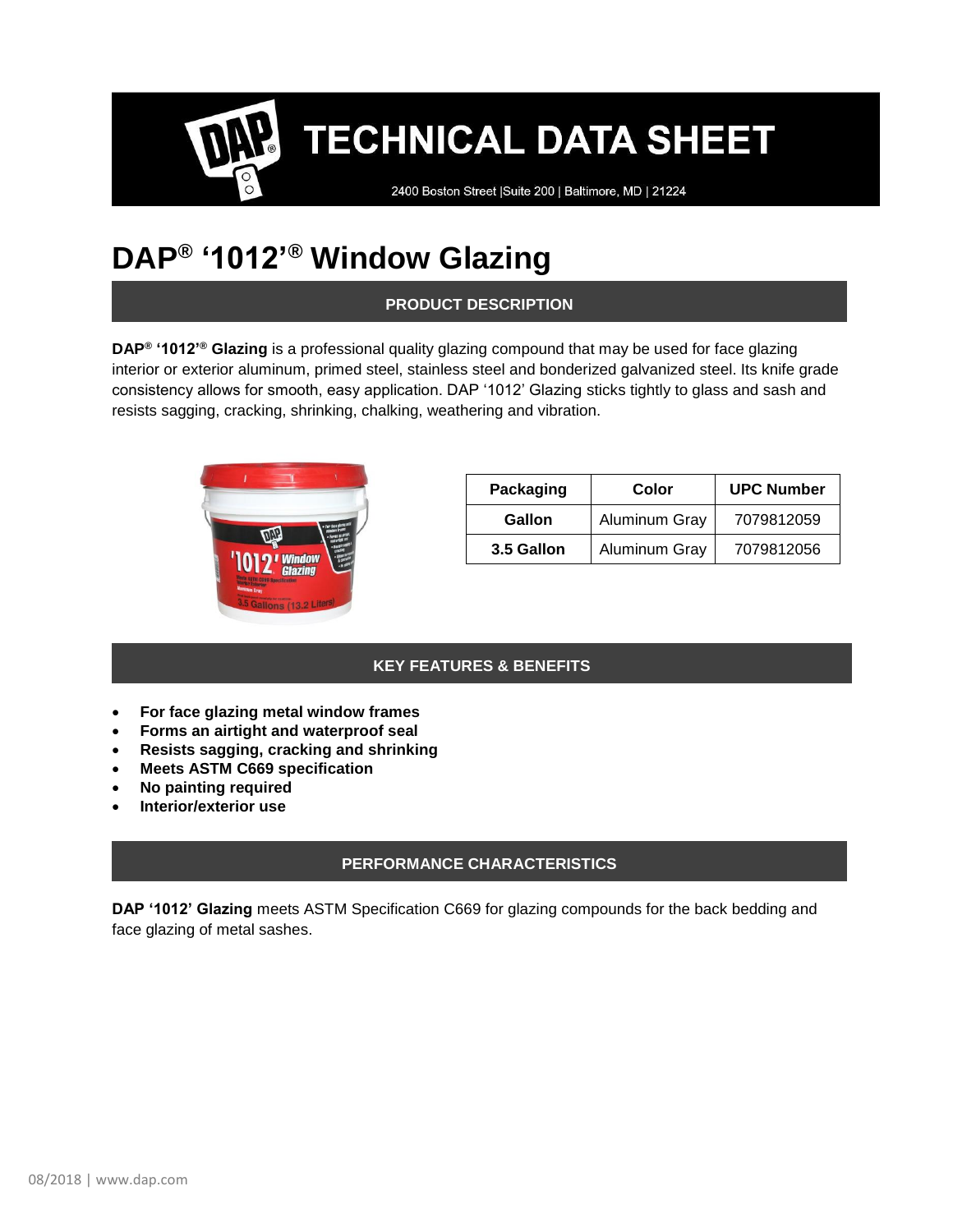2400 Boston Street | Suite 200 | Baltimore, MD | 21224

### **SUGGESTED USES**

For face glazing metal window frames.

**NOTE:** Do not use DAP '1012' Glazing on wood sashes, plastic windowpanes, porcelainized steel insulating panels, insulated glass units with an organic seal, stained or leaded glass, any windowpane over 48 inches in any run direction, any metal rabbets over 1¼" wide, composite or composition panels, channel glazing or on any surfaces not prepared as set forth below.

### **APPLICATION**

### **Surface Preparation**

- 1. When re-glazing, remove from sash (i) all old glazing compound, (ii) any spring clips, (iii) glass, and (iv) any back bedding. Glass should be free from any residual glazing compound and back bedding prior to reinstallation.
- 2. All surfaces should be clean, dry and free of frost or any substance that would compromise adhesion of the glazing material (e.g., wax, oil, grease, rust inhibitors, silicone residue, etc.).
- 3. Sash corners must be sealed. All sashes must be safely installed and adjusted prior to glazing and sufficiently rigid to permit normal operation without excessive bending or flexing. Adjustment of freshly glazed sash will disrupt the adhesive bond of the glazing material to the glass and sash.

#### **Product Application**

NOTE: Do not apply DAP '1012' Glazing when air or sash temperatures are below 40°F or above 90°F. Do not apply during damp or rainy weather or if rain is forecasted within 24 hours of application.

- 1. Mix entire contents of container by hand (by kneading or rolling glazing in gloved hands) until uniform. Do not add any type of oil, pigment, thinners, solvents or additives to the glazing compound.
- 2. Bring compound to room temperature (68-72°F) prior to use. If necessary, place glazing in a gloved hand to warm and soften. Spirits only (not to exceed 1-1/2oz. for each one gallon of compound) will reduce the thickness. Do not add any type of oil, pigment or other thinners, solvents or additives to the glazing compound.
- 3. DAP '1012' Glazing must be applied to backstop of sash to provide back bedding where glass is to be set. Use spacer shims at quarter points to maintain 1/8" minimum bedding thickness throughout. Only DAP '1012' Glazing may be used for back bedding. There should be no metal frame-to-glass contact.
- 4. Press glass firmly into place. If glass size is over 24" in horizontal dimension, use setting blocks at quarter points on bottom rail. For clear glass, maintain 1/4" minimum contact area between glass and compound throughout. For heat absorbing glass, 3/8" minimum contact area is required throughout.
- 5. Install spring clips at quarter points of windowpane to hold glass, spacing them no more than 18" apart for exterior glazed sash. For interior glazed sash, space clips no more than 12" apart. Clips are necessary to hold the glass in place. The glazing compound should not be expected to perform this function.
- 6. Press only DAP '1012' Glazing onto sash and against glass, being careful to fill height and width of Lshaped recess completely.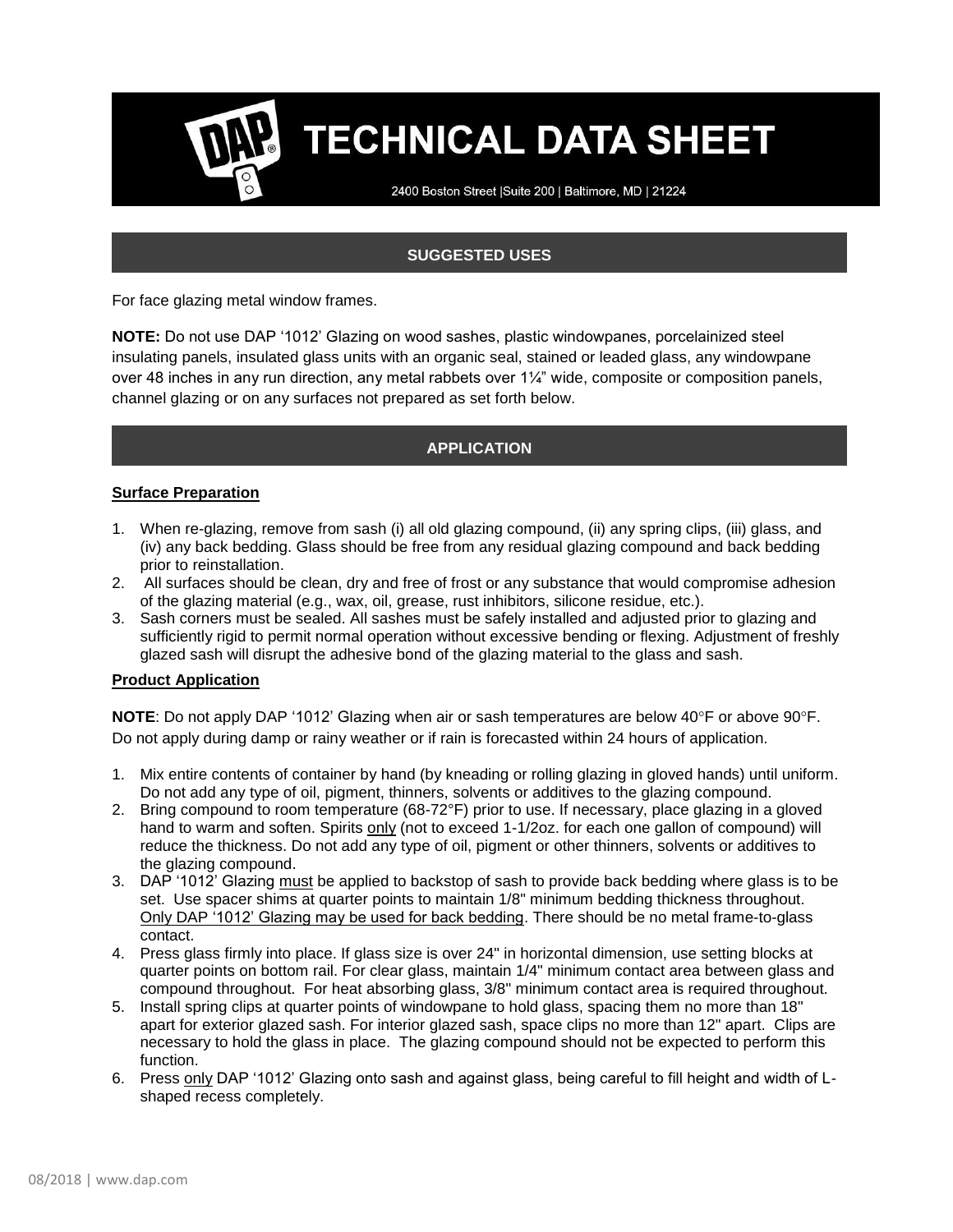2400 Boston Street | Suite 200 | Baltimore, MD | 21224

- 7. Smooth glazing to an angle that sheds water. There should be no gaps, spaces or indentations. Then shape corners to a rounded finish only.
- 8. Remove excess glazing with mineral spirits before it sets.
- 9. If excess glazing needs to be removed after setting, such material must be cut, scraped away or otherwise mechanically removed.
- 10. Under most conditions, a firm set will be attained in 7-21 days depending on temperature, humidity, air movement, sunlight and fill volume. Firm set is typically demonstrated when a light finger touch to the surface does not leave a fingerprint. The drying time is approximately three weeks. The sash should be operated carefully to avoid possible adhesion loss. Full adhesion will develop within two to four months, depending on the job conditions.

#### **Optional Product Painting**

- 1. DAP '1012' Glazing does not require painting. However, if painting is desired, the glazing may be painted only after it has skinned over and attained a firm set.
- 2. When painting, use only (i) a high-quality, exterior-grade oil-based paint, or (ii) prime with a highquality oil-based primer and topcoat with a high-quality exterior-grade acrylic-latex paint finish. The paint line must overlap onto the face portion of the glass, as well as the bedding area where the sash and glass meet.

**NOTE:** The glazing compound may still feel soft and may not have full adhesion even after it has skinned over and attained a firm set. Accordingly, sash should be operated carefully for approximately three weeks on the average. Glazing may still be damaged if sash is handled carelessly. Full adhesion will develop within two to four months, depending on job conditions.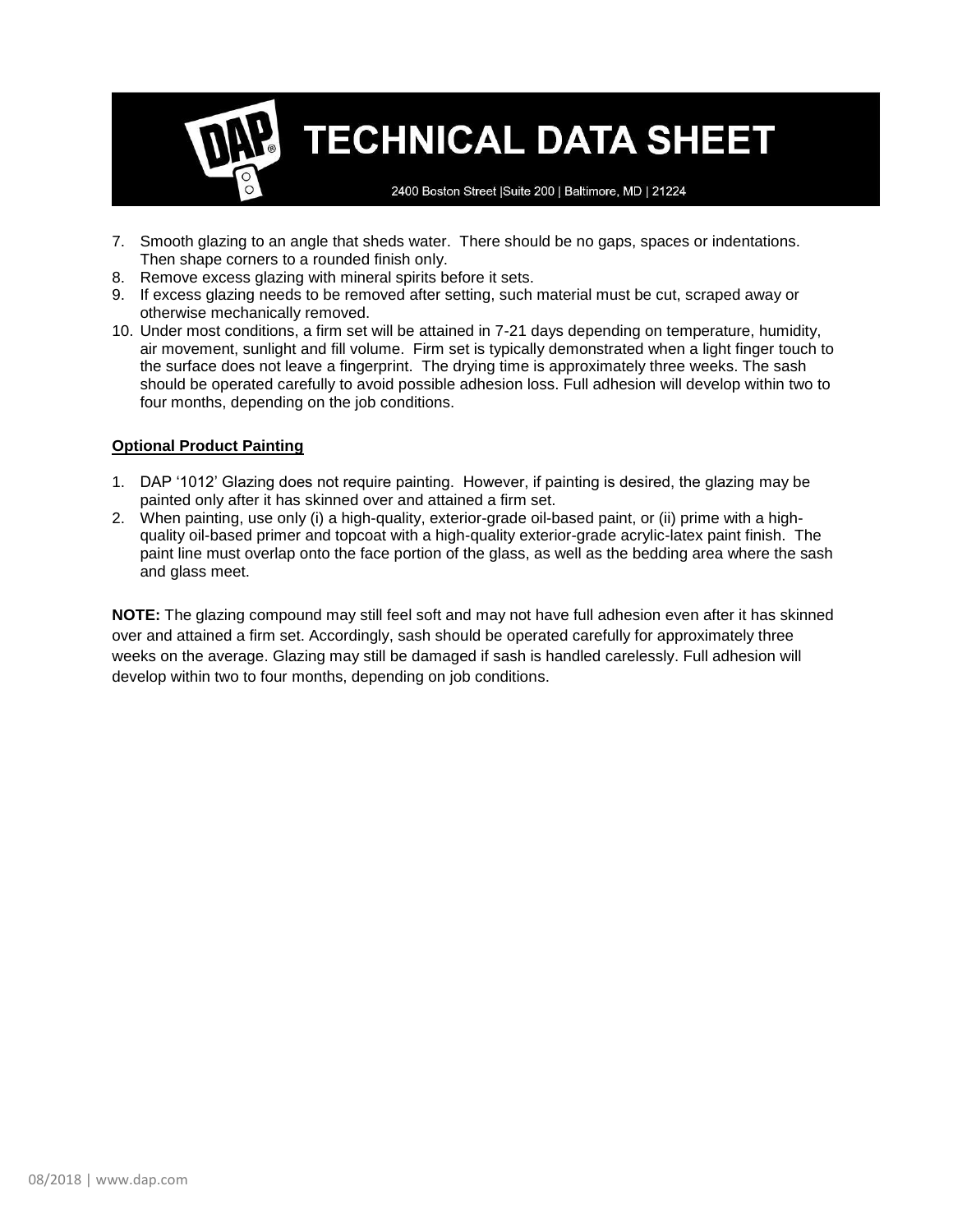2400 Boston Street | Suite 200 | Baltimore, MD | 21224

#### Illustration of Key Terminology Used in Face Glazing



- A Finish edge of glazing or sealing surface
- B-Bite (dimension by which the framing system overlaps the edge of the lite or glazing infill)
- C Bed Thickness (minimum 1/8" required)
- D Edge Clearance (the spacing between the edge of the lite & the bottom of the glazing pocket)
- E Channel or Rabbet Depth
- F Channel or Rabbet Width
- G Fixed Stop (portion of the rabbet to receive glaze bedding & the edge of the lite or glazing infill)
- H Lite (glass or panel)
- I Lite Thickness
- J Face Dimension
- NOTE 1: Setting blocks may be required depending on size of glass.
- NOTE 2: Spacer shims may be required depending on size of glass.
- NOTE 3: Metal spring clips required for metal sash; glazier's points required for wood sash.
- NOTE 4: Drawing is not to scale; for illustrative purposes only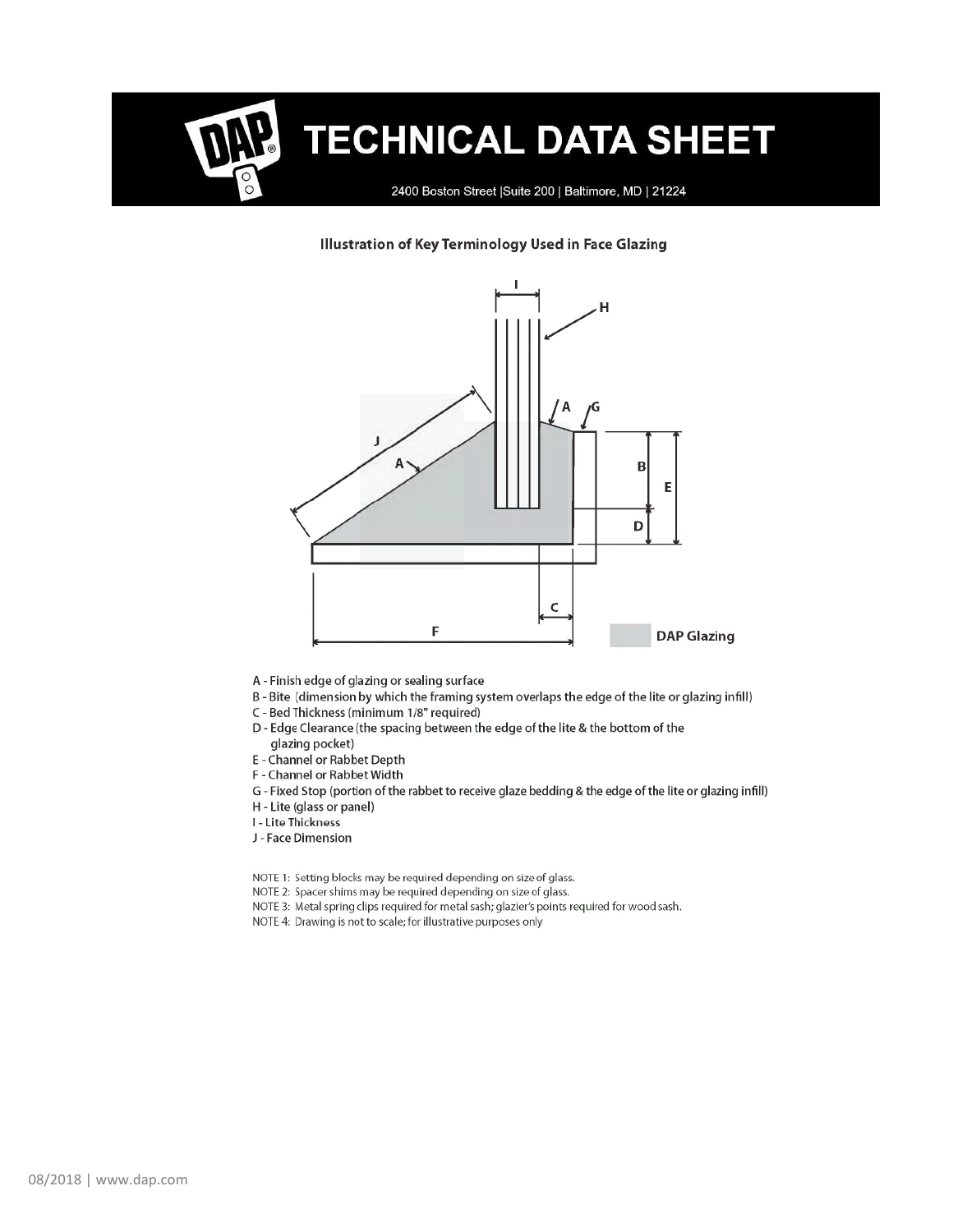2400 Boston Street | Suite 200 | Baltimore, MD | 21224

### **TYPICAL PHYSICAL & CHEMICAL PROPERTIES**

| Time to Firm Set                      | Approximately three weeks depending on temperature,<br>humidity, air movement, sunlight and fill volume |  |
|---------------------------------------|---------------------------------------------------------------------------------------------------------|--|
| Appearance/Consistency                | Knife Grade                                                                                             |  |
| Vehicle                               | Oil and Rubber                                                                                          |  |
| Filler:                               | Inorganic Fillers and Color Pigments                                                                    |  |
| Volatile:                             | Aliphatic Hydrocarbons                                                                                  |  |
| Weight % Solids                       | Over 98% by weight                                                                                      |  |
| Density (lbs. per gallon)             | 18.3 $\pm$ .2 pounds/per gallon                                                                         |  |
| Odor                                  | Mild                                                                                                    |  |
| <b>Shelf Life</b>                     | 12 Months in an unopened container stored at 68°-72°F or<br>below                                       |  |
| Coverage                              | Varies by size of container; Call 1-888-DAP-TIPS for<br>further information                             |  |
| <b>Application Temperature Range:</b> | 40°F (and rising) to 90°F (and falling)                                                                 |  |
| Service Temperature Range:            | $-20^{\circ}$ F to 160 $^{\circ}$ F                                                                     |  |

### **CLEAN UP & STORAGE**

Clean tools immediately after use with mineral spirits. Dried material must be cut or scraped away. Do not use mineral spirits to clean skin. Be sure container lid is closed and tightly sealed. Store in a cool, dry place.

### **SAFETY**

See product label and Safety Data Sheet (SDS) for safety information. You can request an SDS by visiting our website at dap.com or by calling 888-DAP-TIPS.

### **WARRANTY**

#### **Limited Warranty:**

DAP warrants this product, when applied in accordance with the requirements and directions set forth in DAP's label and technical bulletin, to be free from defects in materials, but makes no warranty as to appearance or color. Since methods of application and construction and environmental conditions are beyond DAP's control and could affect performance, DAP makes no other warranties, express or implied. With respect to this product, DAP's sole obligation shall be to supply replacement product, or to refund the purchase price, for that quantity of this product proved to be defective. DAP shall not be liable for any